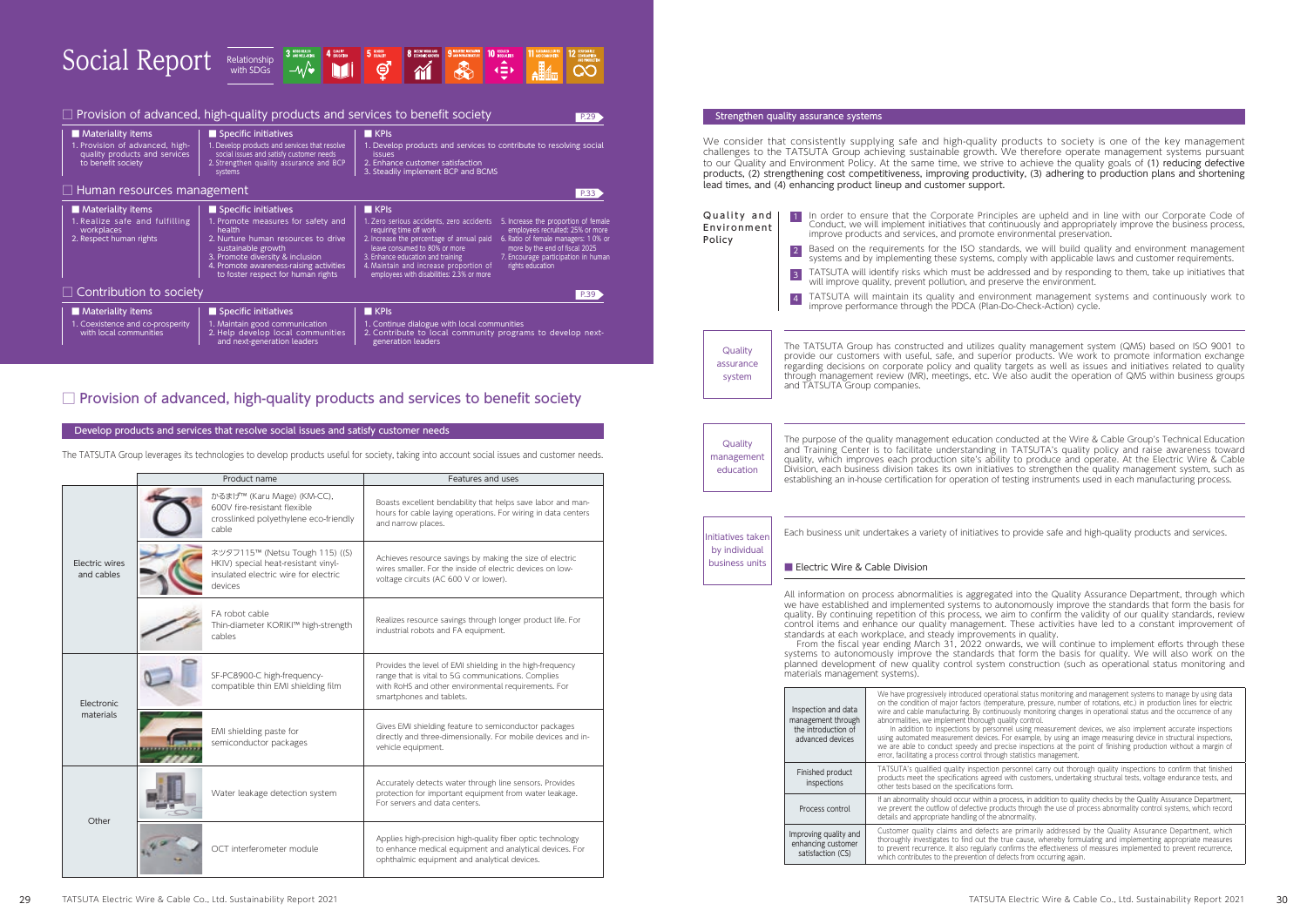# Strengthening of BCP systems

The TATSUTA Group takes seriously its responsibility of supplying products and services even in times of emergency such as a natural disaster or pandemic. To discharge this responsibility, we have a business continuity management system (BCMS) in place and conduct business continuity planning (BCP), striving to operate them in an effective manner.

How the TATSUTA Group responds to an emergency is governed by its Crisis and Emergency Response Rules (while the functional films business relies on the BCMS). In recent years, major natural disasters have occurred with increasing frequency. Hence we work hard to make BCP better and more effective.

The year 2011 was one in which many businesses were affected by natural disasters, most notably the Great East Japan Earthquake and the Thailand floods. These events prompted the entire market to strongly call for business continuity. At TATSUTA's functional films business, too, major customers began requesting us to build a BCMS and inquiring about the progress on our efforts toward business continuity management (BCM) and BCP, in 2014. Our functional films business boasts an overwhelming share in the global market and, as such, has a duty to consistently supply customers. Therefore, to minimize the impact of any business interruption and promptly resume operations, we started working on BCM. In addition, we decided to build a BCMS and obtain ISO 22301 certification for it from a third-party certifier with an eye to continuous improvement. In July 2015, we began working on BCP in earnest, which was designed to cover not only natural disasters such as large earthquakes but also various other incidents ranging from supply chain disruptions and pandemics to information system failures including cyberattacks. What was aimed at was, even if such incidents occur, to continue or promptly resume our business and minimize the impact on supplying products and services for customers. It was in July 2016 that we completed building our BCMS. Thereupon, we obtained BCMS

As an expansion of business revenue requires new and different products and an expansion of supply chain is predicted, we strive to achieve optimal quality assurance and management. We are also implementing measures to enhance manufacturing efficiency and quality levels.

ISO 22301 certification from BSI Group Japan K.K., a third-party certifier. Going forward, TATSUTA will continue with employee education and training to enhance their skills and ensure consistent supply to customers.

The COVID-19 pandemic that began in early 2020 has caused chaos around the world. The TATSUTA Group has been taking proactive actions to ensure the safety of employees and society through strict COVID-19 measures and meet its duty to supply customers. Such actions include establishing an Emergency Response Headquarters, undertaking an array of infection prevention measures, and formulating a BCP basic plan for COVID-19.

BCP basic plan for COVID-19

BCP for major natural disasters

#### ■ Equipment Wire and Cable Division

At Tatsuta Tachii Electric Cable, the basic policy is to "provide products that satisfy customers and match the required quality," and the quality improvement has been achieved through review of work standards and inspection systems. From the fiscal year ending March 31, 2022 onwards, we will also engage in further quality enhancements while working to transition to high-efficiency production systems.

At Chugoku Electric Wire & Cable, each division planned and implemented initiatives to realize more flexible production systems by developing multiskilled workers and to enhance customer satisfaction. From the fiscal year ending March 31, 2022 onwards, we will work to enhance quality by strengthening production base, demonstrating greater flexibility in manufacturing systems, and evolving our style of sales and marketing through DX, among other efforts.

From the fiscal year ending March 31, 2022 onwards, we will continue to work on achieving optimal quality assurance and management to support new products and expansion of the supply chain for the business revenue development. We will also continue with measures to enhance manufacturing efficiency and quality levels.

| Responding to needs for high-<br>performance, high-precision<br>products | As cables have become thinner in diameter and more sophisticated in performance, enhanced precision is required in<br>manufacturing processes. The precise product requirement is especially common for equipment wires and cables, which<br>are often individually customized and manufactured, along with excellent terminal workability. We therefore thoroughly<br>implement product inspections at each production site to ensure that they meet the customer's specifications.                                                                    |
|--------------------------------------------------------------------------|---------------------------------------------------------------------------------------------------------------------------------------------------------------------------------------------------------------------------------------------------------------------------------------------------------------------------------------------------------------------------------------------------------------------------------------------------------------------------------------------------------------------------------------------------------|
| Introducing cutting-edge<br>instruments to quality<br>assurance systems  | We are in the process of switching from the traditional system of manually inspecting products, to the system<br>using cutting-edge instruments that allow for efficient and accurate measurement and automated assessment.<br>Prime examples of such instruments are image measuring devices for structural measurement and image<br>recognition cameras for in-process visual inspections. This effort is aimed at creating quality assurance<br>systems that enable us to meet the demand for higher-precision products and manufacturing processes. |
| Using flex properties data to<br>predict product lifespan                | Superior flex and twist properties are required for movable cables such as FA robot cables to increase durability.<br>In view of that, we accommodate testing requests from customers. In addition, we have built a database utilizing<br>the data accumulated over the years, which allows us to more accurately predict cable lifespan.                                                                                                                                                                                                               |
| Providing highly-durable and<br>lifecycle-focused products               | We will continue to provide environmentally-friendly products that meet user needs, such as Agreable™<br>cable and rubber cabtire cable.                                                                                                                                                                                                                                                                                                                                                                                                                |

### ■ Electronic Materials & System Equipment Group

| Stringent quality inspections<br>by the Quality Assurance<br>Department | The Quality Assurance Department undertakes stringent inspections of the products in each division of the<br>Electronic Materials & System Equipment Group and judges whether or not they are satisfactory in order to<br>fulfill our mission of delivering safe and secure products.<br>These inspections begin with audits of the suppliers involved in raw materials procurement, and extend<br>to checks in the manufacturing process from the dual perspectives of people and machinery. In the shipping<br>inspection, qualified quality inspection personnel certified by TATSUTA carries out thorough external visual<br>inspections, mechanical property tests, and electrical property tests to ensure TATSUTA's quality.                                                                                                                                                                            |
|-------------------------------------------------------------------------|----------------------------------------------------------------------------------------------------------------------------------------------------------------------------------------------------------------------------------------------------------------------------------------------------------------------------------------------------------------------------------------------------------------------------------------------------------------------------------------------------------------------------------------------------------------------------------------------------------------------------------------------------------------------------------------------------------------------------------------------------------------------------------------------------------------------------------------------------------------------------------------------------------------|
| Developing groundbreaking<br>products                                   | TATSUTA's strength in research and development is widely recognized, which is the result from our development of<br>core technologies acquired through electric wire and cable manufacturing to pursue effective applications for society.<br>The Electronic Materials & System Equipment Group takes on these advanced domains to deliver highly original<br>products, such as the functional materials in which it boasts a global share. We engage in repeated design reviews<br>and prototype evaluation (experiments and testing) to arrive at the final product, and work to further reduce quality<br>risk through stringent validation by the Quality Assurance Department and all other relevant departments.<br>We are also in the process of obtaining additional permits, including those for the development of products in<br>the medical devices field, a focus area for TATSUTA in the future. |

TATSUTA aspires to achieve sustainable growth by developing, and providing to society, products that meet customer needs and help resolve social issues. Toward that end, we have been working to cement our products' superiority by acquiring rights to inventions and such used in the products, to build a management system that ensures development respecting other companies' intellectual property rights, and to create an environment that motivates employees to dedicate themselves to developing highly unique technologies.

Employee inventions are evaluated and rewarded fairly when they are filed for patent applications, are patented, and generate profits, respectively.

### Intellectual property

As a company regarding environmental conservation activities as one of the most important management challenges, TATSUTA has developed Green Procurement Guidelines in an effort to provide products with lower environmental impacts. These guidelines are designed to reduce our ecological footprint, advance environmental conservation activities, and help create a sustainable recycling-based society. The means to these ends include identifying chemicals contained in the raw materials, parts, subsidiary materials, subcontracted supplies, and other items we purchase from business partners; and prioritizing the purchase of items not containing hazardous chemicals. In light of the fact that the trade of conflict minerals finances armed groups committing atrocities in countries bordering conflicts, these guidelines also stipulate that we investigate business partners to prevent us from purchasing raw materials, products, and such that contain conflict

minerals and their derivatives.

TATSUTA endeavors to purchase key materials and raw materials from more than one business partner, in anticipation of the possibility that a problem occurring at a business partner may make it impossible for us to purchase that partner's materials and raw materials. We have also created a framework that, should any incident occur at a business partner, enables us to swiftly gather information and take action. On top of these, TATSUTA's functional films business has built a BCMS, given that the business boasts an overwhelming share in the global market and thus has a duty to consistently supply customers.

With the primary aim of fostering mutual trust and sharing information with business partners, TATSUTA's Functional Materials Division holds supplier meetings where participants exchange ideas, and otherwise works to build sound and equitable relationships.

As part of compliance education, TATSUTA provides training on legal compliance for personnel who liaise with business partners.

To achieve optimal procurement on a stable basis, TATSUTA has a Basic Procurement Policy in place. The policy is founded upon TATSUTA's Corporate Principles and Corporate Code of Conduct. Also, it incorporates and adjusts to the perspective of corporate social responsibility, such as environmentally responsible procurement and BCP. We endeavor to instill the policy in our business partners, too, asking for their understanding and cooperation.

### Supply chain management

BCP for procurement

Supplier meetings

Procurement training



We build sound and productive relationships with business partners in the spirit of mutual trust and 1

We seek to promote procurement activity that is not only legally compliant but also highly fair, equitable,

- We carry out procurement activity that is aimed at symbiosis between nature and humanity.
- We endeavor to build and maintain systems instrumental in stably supplying products to customers.
- We stringently safeguard business partners' confidential information to honor confidentiality.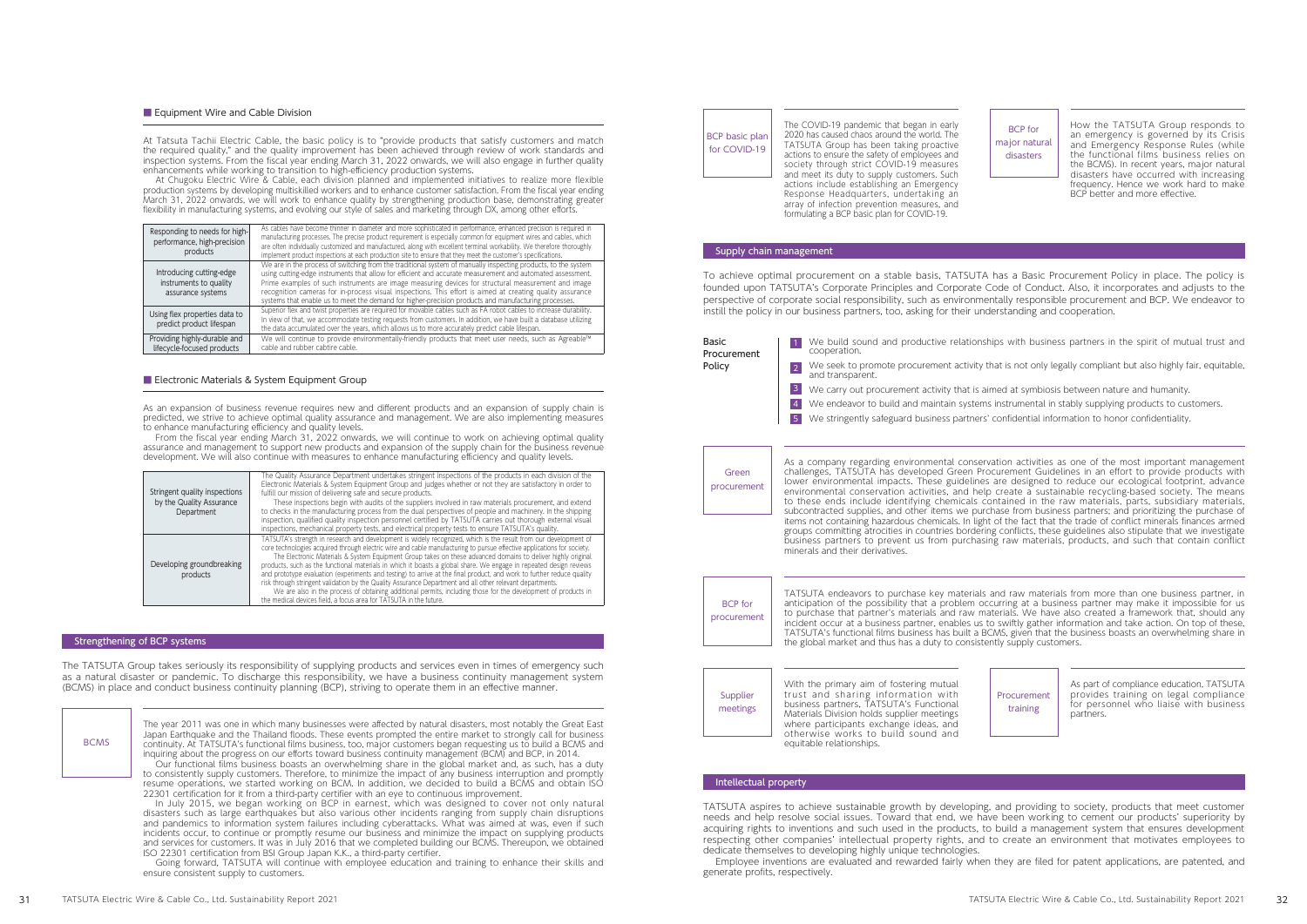working hours for childcare (until the end of the fiscal year when the

wance  $\bullet$ Review of the maximum subsidy for the use of nurseries, etc. ed working-hour system / Other forms of leave leave allowance

me ●Review of remuneration for re-employed employees

As part of diversity management, in April 2021 we formulated the Action Plan to Promote Female Participation and Career Advancement and Help Develop Next-Generation Leaders, building on the April 2016 Basic Policy on Female Participation and Career Advancement. Going forward, we will take necessary steps in accordance with the basic policy of hiring women proactively, creating an environment in which they can reach their full potential, dedicating our resources to their education and career development, and thereby actively promoting female participation and career advancement.

With a goal of women comprising 25% or more of our new hires, we promote the proactive recruitment of female employees (both new graduates and mid-career recruits). For the fiscal year ended March 31, 2021, women comprised 20.4% of our new hires and

14.9% of the employees. We make a particular effort to hire women in traditionally maledominated fields, such as sales and technical jobs. In pursuit of the new goal of women comprising 10% or more of managers by the end of the fiscal year ending March 31, 2026 (compared to 6.84% for the fiscal year ended March 31, 2021), we will work even harder to promote female participation and career advancement.

# $\Box$  Human resources management

The TATSUTA Group believes that corporate growth is supported by human resources, which is reflected in paragraph 3 of its Corporate Code of Conduct that reads, "We shall respect the character and individuality of our employees, ensuring a safe and comfortable work environment rich in diversity." Guided by this ideal, we endeavor to create a vibrant workplace environment in which diverse personnel respect each other's rights, thrive by taking on the right task, and reach their full potential. As part of this effort, we undertake various measures focusing on three themes: diversity & inclusion; human resources development; and ensuring occupational safety and health.

> With this aim, we have amended in-house rules, which were previously designed only to prevent specific kinds of harassment such as sexual harassment and maternity harassment, to create and operate in-house rules to prevent all forms of harassment, not limited to specific types. Under the new in-house rules, we indicate examples of the specific actions that constitute the most prominent forms of harassment, including sexual harassment and power harassment, and create an environment that makes it easier for employees to prevent harassment.

### ■ Harassment training program as part of graded education

To grow and develop in a sustainable manner, the TATSUTA Group endeavors to instill diversity and inclusion that are essential to creating a vibrant workplace environment in which diverse personnel respect each other's rights, thrive by taking on the right task, and reach their full potential. Toward that end, we carry out activities focusing on three themes: promoting female participation and career advancement; furthering employment of persons with disabilities; and encouraging a work-life balance.

# **Encouraging** a work-life balance

As an enterprise doing business globally, the TATSUTA Group respects the rights of all persons affected by our **human rights** | business activities. We create the necessary frameworks and carry on activities needed to raise awareness. Respect

# **Diversity & inclusion**

The TATSUTA Group respects basic human rights, and aims to prevent harassment and create good workplace environments and working environments.

| Childcare                        | •Measures to shorten regular v<br>child turns 12)<br><b>•Review of childcare leave alloy</b> |
|----------------------------------|----------------------------------------------------------------------------------------------|
| Nursing and care<br>for the aged | ●Nursing care leave / Shortene<br>● Establishment of nursing care                            |
| Other                            | ● Adoption of teleworking scher                                                              |
|                                  |                                                                                              |

Preventing harassment We have established unique standards to help employees maintain a work-life balance (harmony of work and lifestyle). We provide workplace environments that are work-friendly for all where employees can work for many years to come, through measures such as enhanced systems to support childcare, nursing and care for the aged; changes to the Article 36 Agreement (concerning overtime work and work on rest days) based on the Act on the Arrangement of Related Acts to Promote Work Style Reform; and the designation of five paid leave promotion days. In addition, we hold meetings of a specialist committee on working hours composed of company and employee representatives, and deepen dialogue to develop systems that will be utilized for improvement in the future. In the fiscal year ended March 31, 2021, we made official the teleworking scheme that had been discussed by our Diversity Roundtable and other fora, in view of COVID-19 prevention measures.

We are focusing on employing persons with disabilities, and striving to create environments that are work-friendly for each person based on his or her characteristics. We have been assessed as an outstanding facility due to our extremely high employee retention rate, and the large number of employment opportunities we provide.



# ■ Female recruitment rate

### Furthering employment of persons with disabilities

#### ■ Employment rate of disabled persons

Amid the various restrictions on and changes to business activities resulting from the spread of COVID-19, the TATSUTA Group's policy is to expand business opportunities by promoting digital transformation. We are pushing forward, swiftly and proactively, encouraging change without fearing failure, across five major themes: (1) strengthening BCP systems, (2) reforming our style of sales and marketing, (3) reforming our style of operations, (4) reforming production efficiency and quality, and (5) reforming organization and human resources. We do not expect the trend of digitalization to change in the future; only to accelerate. We will continue to enhance the digital environment and address issues based on the foundations of DX that we have built, to enable the reform of business styles and business models, and to create new added value.

Promoting DX





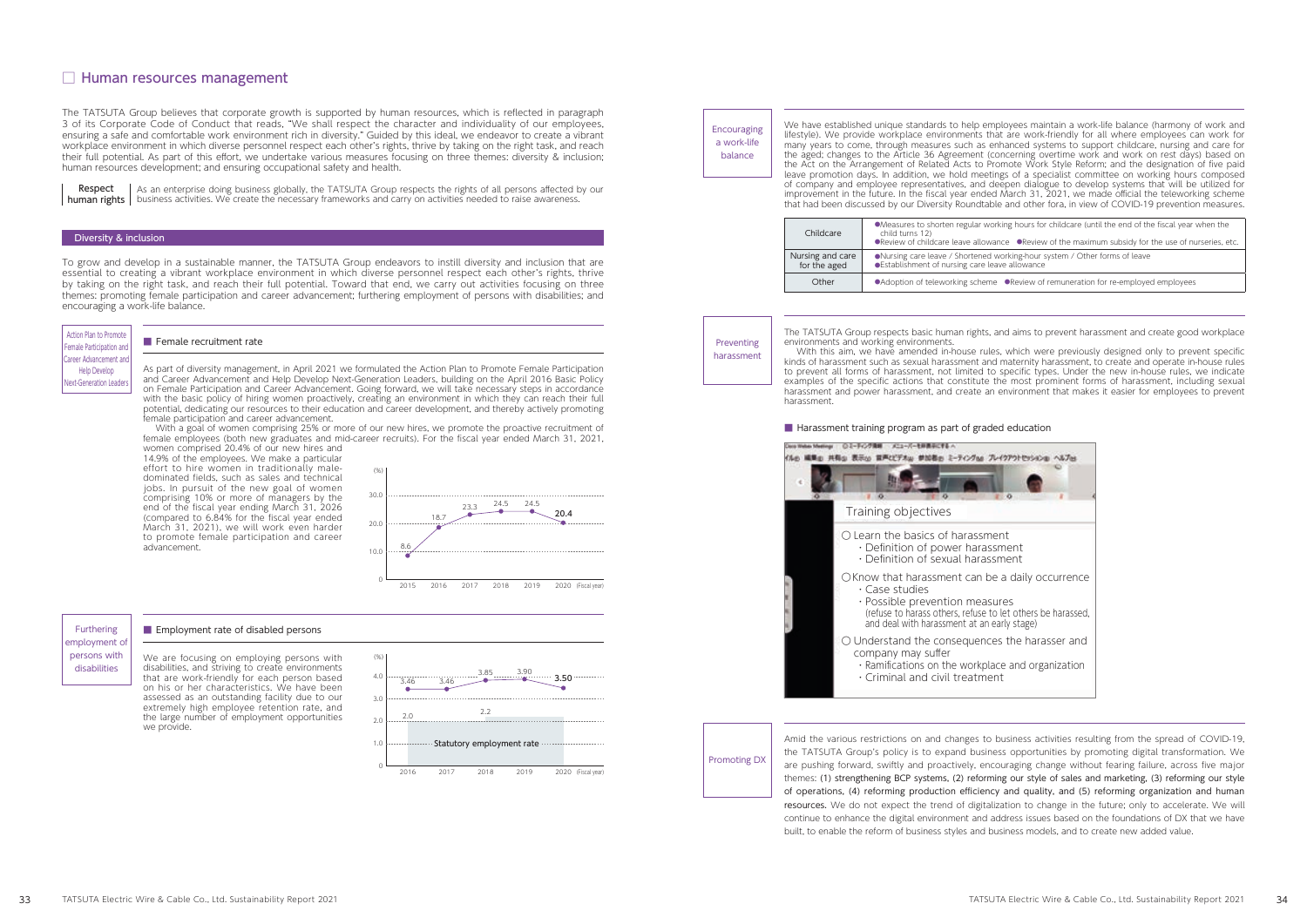| Career<br>development<br>support            | In the behavioral change training in preparation for promotion to a management position, employees are urged to<br>acquire management skills in human resources and technology utilization. We intend to strengthen initiatives to<br>develop young managers and potential managers who will lead TATSUTA in the future, by expanding the scope of<br>eligible employees to include those in their mid-30s, and reviewing training to focus on behavioral change.                                                                                                                                                                                                                                                                                                                                                                                                                                                                                                                                                                                                                                                                                                                                                                                                                                                                                                                                                                                                                                                                         |
|---------------------------------------------|-------------------------------------------------------------------------------------------------------------------------------------------------------------------------------------------------------------------------------------------------------------------------------------------------------------------------------------------------------------------------------------------------------------------------------------------------------------------------------------------------------------------------------------------------------------------------------------------------------------------------------------------------------------------------------------------------------------------------------------------------------------------------------------------------------------------------------------------------------------------------------------------------------------------------------------------------------------------------------------------------------------------------------------------------------------------------------------------------------------------------------------------------------------------------------------------------------------------------------------------------------------------------------------------------------------------------------------------------------------------------------------------------------------------------------------------------------------------------------------------------------------------------------------------|
| Technical training                          | At the Electric Wire & Cable Division, the Production Coordination Department and the Technical Education and<br>Training Center play a central part in guiding young employees. We also cultivate the necessary technical capabilities<br>within each workplace through on-the-job training. Meanwhile, at the Electronic Materials & System Equipment Group,<br>we are engaged in joint research with partners including the Nara Institute of Science and Technology, in order to<br>acquire advanced technologies and enhance our specialized technologies. In addition, we are focusing on language<br>training necessary for global business, and have launched initiatives including overseas study support.                                                                                                                                                                                                                                                                                                                                                                                                                                                                                                                                                                                                                                                                                                                                                                                                                       |
| Next generation<br>development<br>education | Since September 2014, we have implemented the next-generation development education, primarily aimed at<br>unearthing the next generation of leaders, promoting a deeper understanding of management policy, and a mutual<br>understanding of business issues through interaction between participants.<br>We select around 10 participants for each training, which is held over four months (a total of eight times).<br>Consultants at our partner education providers assess participants through discussions on each theme of the training<br>(organizational management, marketing, accounting, etc.) and presentations on issues designated by the participants<br>themselves. The results of the assessment are reported back to the individual participants and their supervisors, and we<br>endeavor to gain a good understanding of the abilities and challenges of each participant.<br>The establishment of a cycle of bottom-up proposals through presentations to senior management, assessment,<br>and feedback; and the facilitation of horizontal coordination between participants; are significant achievements from<br>this training so far. At the same time, we consider creating a strong core that links employees together across different<br>divisions and business specializations is a challenge for the future. Since the fiscal year ended March 31, 2019, we have<br>been engaged in reviewing the points we need to strengthen for each level of training in tandem with our 2025 Long-<br>Term Vision. |

# ■ A training session held in the fiscal year ending March 31, 2022



the like for Group-wide safety and health management ● Formulate measures to prevent health disorders caused by long working hours ● Set measures to support and enhance mental health ● Assess risks and hazards associated with equipment, machinery, and such (risk assessment)

| Central Safety<br>and Health<br>Committee       | • Develop basic measures, plans, policies, targets, and the like                                                                                                                                                                                                                                                          |
|-------------------------------------------------|---------------------------------------------------------------------------------------------------------------------------------------------------------------------------------------------------------------------------------------------------------------------------------------------------------------------------|
| Workplace<br>Safety and<br>Health<br>Committees | • Develop policies and targets for, and address matters<br>relating to the improvement of, safety and health at<br>respective workplaces<br>• Get to the bottom of disasters and accidents and devise<br>measures to prevent the recurrence thereof<br>• Develop basic measures to support and enhance employee<br>health |

| Fiscal year ended March 31, 2021 |                                              | Target         | Results |
|----------------------------------|----------------------------------------------|----------------|---------|
|                                  | Accidents resulting in lost workdays         |                |         |
| Safety                           | Accidents not resulting in lost workdays     |                |         |
| Health                           | Cases of occupational illness                |                |         |
|                                  | Rate of absence due to illness outside work* | 0.48% or lower | 0.57%   |
|                                  | Uptake rate of statutory medical check-up    | 100%           | 100%    |

| Specific policies | • Implement<br>safety and health<br>improvement plans<br>without delay                                    | Safety-related             | 1. Increase inherent safety<br>(redouble efforts to prevent<br>serious accidents)           | 1. Enhance risk assessment activities (especially,<br>identification of risk sources and assessment of risk)<br>2. Have a clear understanding, and conduct proper<br>management, of safety and health improvement<br>investments (grasp the progress on improvements)<br>3. Practice safe design on an ongoing basis |
|-------------------|-----------------------------------------------------------------------------------------------------------|----------------------------|---------------------------------------------------------------------------------------------|----------------------------------------------------------------------------------------------------------------------------------------------------------------------------------------------------------------------------------------------------------------------------------------------------------------------|
|                   | <b>Establish key</b><br>initiatives for safety<br>and health activities                                   |                            | 2. Enhance safety and health<br>education                                                   | 1. Provide safety training programs in a systematic manner<br>2. Strengthen safety and health education                                                                                                                                                                                                              |
|                   | • Engage in activities<br>to foster a culture<br>of safety                                                |                            | 3. Solidify systems for safe<br>execution of works                                          | 1. Prevent accidental falls<br>2. Take action to ensure works safety                                                                                                                                                                                                                                                 |
|                   | • Comply with<br>safety and health-<br>related laws,<br>regulations, and<br>other necessary<br>provisions | Health-related             | Support and enhance mental<br>and physical health                                           | 1. Prevent mental health problems, primarily by eliminating<br>the practice of working long hours and by using stress<br>checks<br>2. Prevent and detect illness early<br>3. Prevent and manage lifestyle diseases and other<br>illnesses through proactive health management                                        |
|                   |                                                                                                           | Traffic safety-<br>related | Make continued efforts to prevent traffic accidents (including those in the course of work) |                                                                                                                                                                                                                                                                                                                      |

| Status of                       | Safety and health targets and results (results are for the TATSUTA Group) |                                             |               |         |  |  |  |
|---------------------------------|---------------------------------------------------------------------------|---------------------------------------------|---------------|---------|--|--|--|
| occupational<br>accidents, etc. |                                                                           | Fiscal year ended March 31, 2020            | Target        | Results |  |  |  |
|                                 | Safety<br>Health                                                          | Accidents resulting in lost workdays        |               |         |  |  |  |
|                                 |                                                                           | Accidents not resulting in lost workdays    |               |         |  |  |  |
|                                 |                                                                           | Cases of occupational illness               |               |         |  |  |  |
|                                 |                                                                           | Rate of absence due to illness outside work | 0.2% or lower | 0.65%   |  |  |  |
|                                 |                                                                           | Uptake rate of statutory medical check-up   | 100%          | 100%    |  |  |  |

TATSUTA's Safety and Health Committees, which consist of the company and employee representatives, make active efforts to prevent occupational accidents and illness, among other issues. At the same time, our Risk Management Committee monitors and manages the status of safety and health risks to which employees are exposed.

# Ensuring occupational safety and health

At TATSUTA, we promote various measures for safety and health, in accordance with our view that safety and health form the foundations upon which businesses are built, and the mental and physical health of each individual employee of the entire Group is at the core of all management measures.

# Human resources development

We have established a unique training system to pass on expertise and techniques developed by TATSUTA to the next generation, expand on them, and develop personnel into valuable "human resources," including specialized technical education, graded education, correspondence courses, and external training. We will implement effective training based on human resource development plans.

### ■ Education and training system

| Education and training system |                     |                                            |                           |                  |  |
|-------------------------------|---------------------|--------------------------------------------|---------------------------|------------------|--|
| New employees                 | Young employees     | Mid-level employees                        | Chiefs & section heads    | <b>Managers</b>  |  |
| New employee training         | Assignment training | New team leader                            | New chief &               | New manager      |  |
| (group training)              |                     | training                                   | section head training     | training         |  |
| On-the-job training           |                     | External training (technical, legal, etc.) |                           | Manager training |  |
| Follow-up training            | Language-related    | • Language training (English)              | $\cdot$ Overseas language | Middle manager   |  |
|                               | training            | • Language training (Chinese)              | training system           | training         |  |
| Language training             | Specialized domains | · Support to obtain                        | · Correspondence          | Senior manager   |  |
| (English)                     | for each department | qualifications                             | <b>COULSES</b>            | training         |  |

# Career development Specialist education Next generation development education

\*Target revised to 90% or less of the average over the previous three fiscal years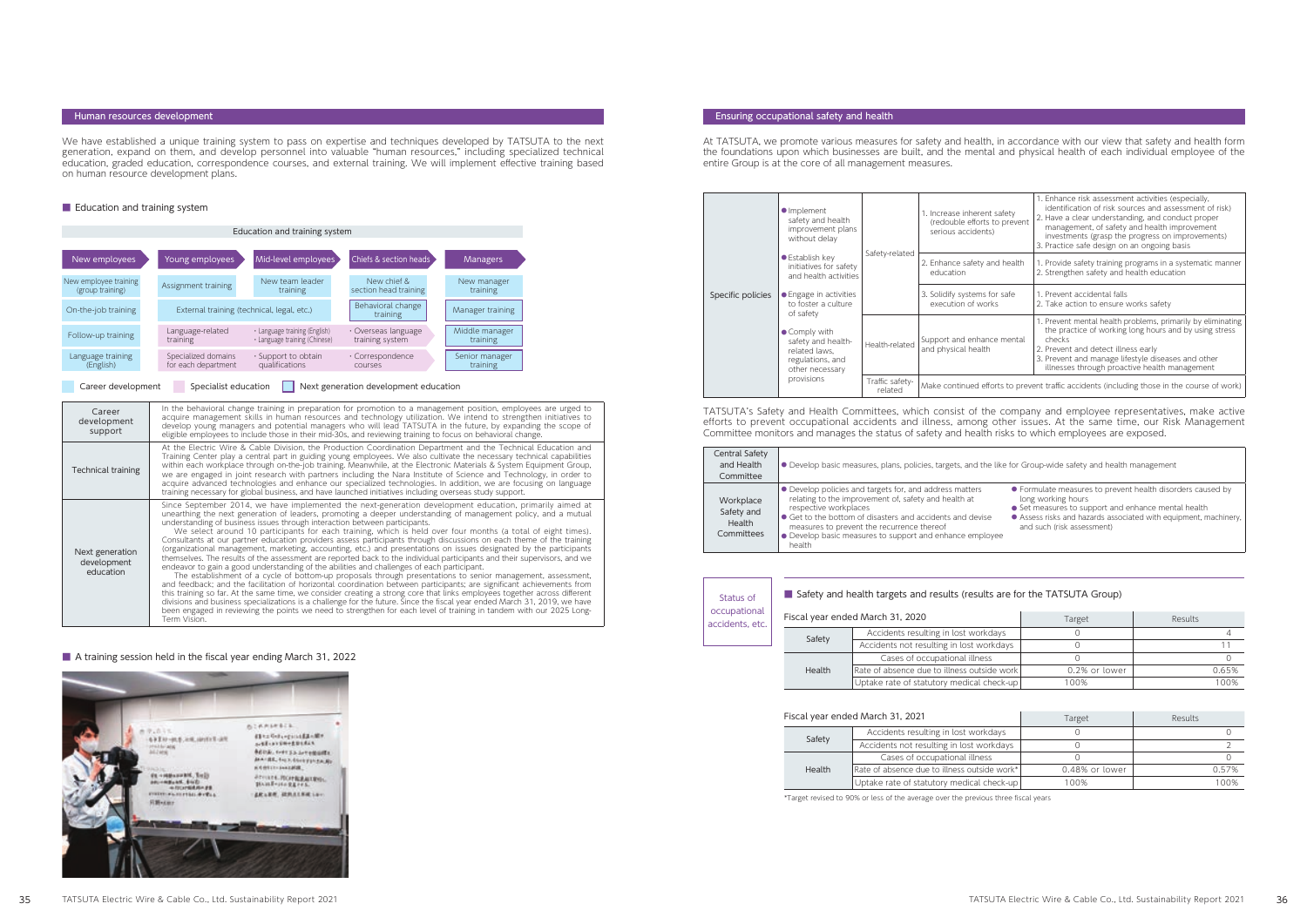



consultations for employees at each major facility, including medical consultations, consultations regarding leave, return to work, and stress check responses. In particular, in order to prevent health disorders oad, industrial physicians carry out interviews and guidance for rtime work exceeding a designated level.

eing Counseling Room in 2011, where counselors provide to prevent the occurrence of mental health disorders, and to work after illness. Another Mental Wellbeing Counseling lai Works in April 2020.

The TATSUTA Group believes that preventing serious disasters and accidents calls for an increase in the inherent safety of equipment and operational processes. Based on this belief, we select and list potential safety and health investments; thereupon, in consultation with the relevant departments, the potential investments are prioritized in terms of importance, urgency, and so forth with a view to creating a safe workplace environment. (Of a total of 109 safety and health improvement investments, 47 have been completed.)

#### ■ Risk assessment case study

Managers and section heads of manufacturing divisions and members of the Environment & Safety Administration Department carry out patrols for disaster and accident eradication at major intersections. We also hold forklift safety seminars, and work to further enhance safety awareness.



A patrol for disaster and accident eradication A forklift safety seminary

#### Health activities ■ Stress checks

When installing new equipment, a joint team composed of members from the Company and the labor union conducts a risk assessment of potential dangers and hazards. Based on the result of this assessment, we implement the necessary measures, and strive to prevent occupational accidents arising from equipment and machinery. We also conduct risk assessments for existing equipment and chemical substances whenever appropriate.



Risk assessment carried out in Sendai

#### ■ Initiatives to prevent accidents

On February 4, 2021, the second TATSUTA Group safety lecture was held online via livestream. Entitled "The Future of Safety Management That Reflects Workplace Realities," the lecture was delivered by Specially Appointed Professor Masayoshi Nakamura of the Tokyo Institute of Technology.

> Mental wellbeing has recently become a social issue, and we have expanded our mental health initiatives accordingly. We endeavor to promote employees' awareness through annual stress checks, and identify improvements in workplace environments that will reduce sources of stress through group analysis. Based on the findings from the group analysis, two training programs were provided in the fiscal year ended March 31, 2021: training for managers on remote-work communication skills; and an e-learning program for workplace leaders regarding harassment prevention and support for subordinates' mental health.

#### ■ Consultations with industrial physicians and counselors

To prevent the spread of COVID-19, the lecture was held online. This format was received well by many participants, who noted that the online format allowed them to see the slides better and hear the lecturer more clearly. As such, this event reaffirmed the benefits of online lectures—namely, no limits on venues or participant numbers—that in-person lectures cannot provide.

> To tackle the challenges posed by COVID-19, the TATSUTA Group established an Emergency Response Headquarters, working hard to ensure both business continuity and the safety of employees and their families. Moving forward, we will continue strict COVID-19 measures in an effort to ensure the safety of employees, business partners, and other stakeholders, prevent the spread of infections, and meet our duty to supply customers.

| Industrial<br>physician<br>consultations   | Industrial physicians conduct<br>post-health check interviews,<br>to work, and stress check re.<br>resulting from excessive worklo<br>employees who engage in over |
|--------------------------------------------|--------------------------------------------------------------------------------------------------------------------------------------------------------------------|
| Mental<br>Wellbeing<br>Counseling<br>Rooms | We opened a Mental Wellbe<br>consultations and guidance t<br>support employees returning<br>Room was opened at the Send                                            |

#### ■ COVID-19 measures

The event was participated by 170 or more TATSUTA personnel, including officers, managers, and section heads. Professor Nakamura explained to them the responsibilities and roles of senior management, managers, and supervisors in safety management, from the perspective of his own experience and safety engineering.

In the post-lecture questionnaire, many participants gave positive feedback, such as "the lecture was very informative" and "the gist of the lecture was easy to follow." We thus consider that the lecture was valuable.

To achieve zero accidents, we plan to implement the various practical safety activities introduced in the lecture.

# ■ Provision of communication skills training

# Safety activities

#### ■ Holding of a safety lecture

The TATSUTA Group provided its first-ever communication skills training, having Mr. Masaya Saeki of Sanno University as the instructor. Titled "The Key to Workplace Management That Increases Members' Safety Awareness," the training was participated mainly by managers and supervisors at production sites. (Webinars provided simultaneously to participants at multiple locations, in October and November 2020.)

This training program views fostering a risk-resilient workplace culture as the foundation for managing any risk, including one of work safety. A risk-resilient workplace culture is paramount to ensuing employees work with composure, which in turn enables them to not only concentrate under normal circumstances but also make prudent judgments under difficult circumstances.

Hence this training was provided for managers and supervisors to consider ways of urging subordinates to focus their attention on the task at hand, in dayto-day interaction.

After the training, the instructor commented, "I noticed many participants typically communicated in a gentle and considerate manner, which is admirable in principle. However, there were times when I felt that speaking with greater authority in a timely manner would make it more certain to command the workplace."

To achieve zero accidents, we intend to incorporate learning from this training into efforts to create risk-resilient workplaces (safety-first workplace culture).



A communication skills training session

#### ■ Safety and health improvement investments